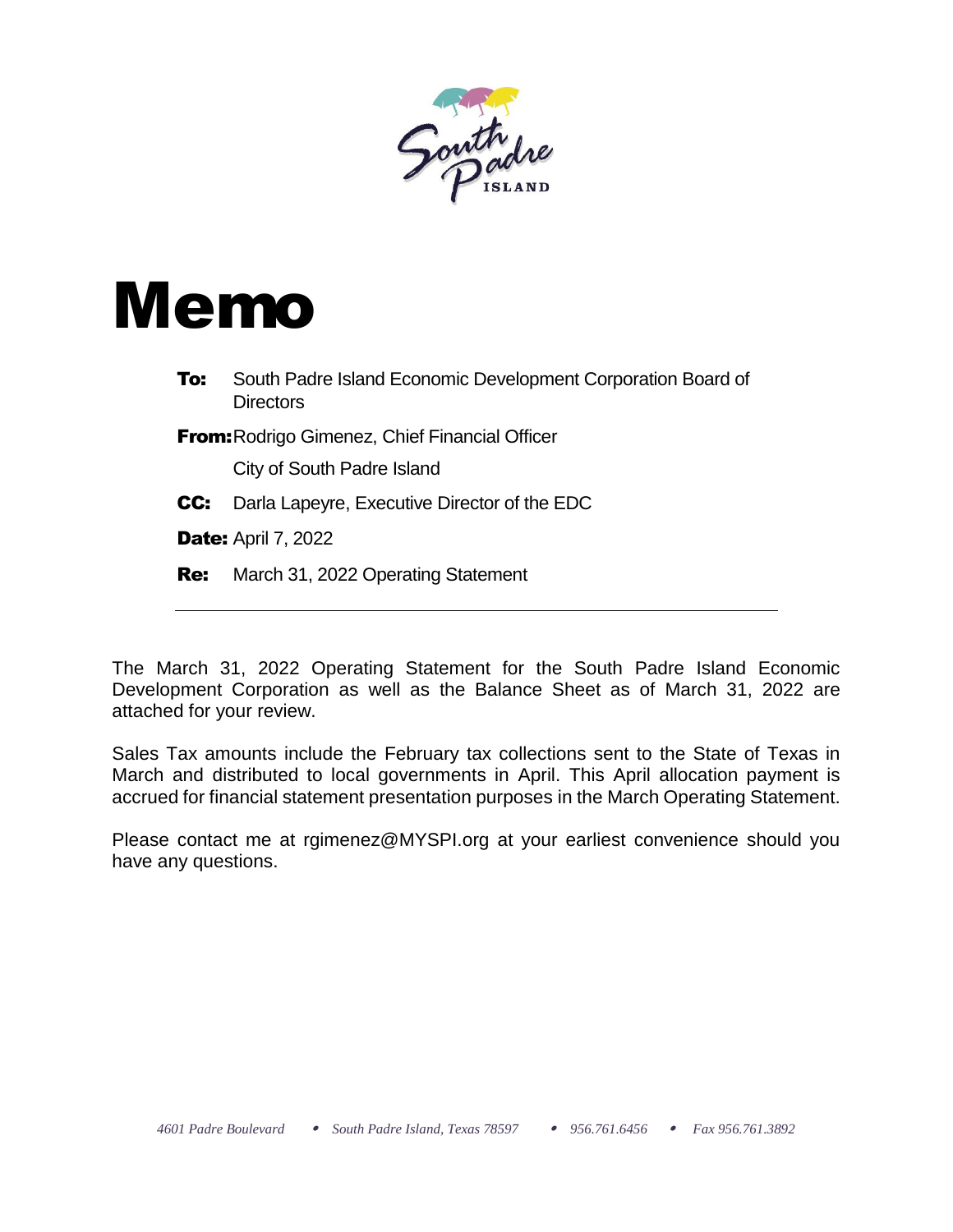## **City of South Padre Island Economic Development Corporation Balance Sheets March 31, 2022/2021**

| <b>EDC FUND</b>                           |    |                |     |           |  |  |  |  |  |
|-------------------------------------------|----|----------------|-----|-----------|--|--|--|--|--|
| <b>Assets</b>                             |    | 2022           |     | 2021      |  |  |  |  |  |
| Cash and Cash Equivalents                 | \$ | $1,050,783$ \$ |     | 581,251   |  |  |  |  |  |
| Investments                               |    | 399,593        |     | 392,716   |  |  |  |  |  |
| Receivables - Sales Tax                   |    | 68,761         |     | 60,329    |  |  |  |  |  |
| Revolving Loan Receivable                 |    |                |     | 5,271     |  |  |  |  |  |
| <b>Total Assets</b>                       | \$ | 1,519,137      | -\$ | 1,039,567 |  |  |  |  |  |
| <b>Liabilities and Fund Balance</b>       |    |                |     |           |  |  |  |  |  |
| Deferred Revenue                          | \$ |                | \$  | 5,271     |  |  |  |  |  |
| <b>Federal Withholding Taxes</b>          |    |                |     | 931       |  |  |  |  |  |
| <b>TMRS</b>                               |    | 634            |     | 762       |  |  |  |  |  |
| Medicare (FICA)                           |    |                |     | 83        |  |  |  |  |  |
| Guardian                                  |    | 17             |     |           |  |  |  |  |  |
| <b>Total Liabilities</b>                  |    | 651            |     | 7,047     |  |  |  |  |  |
| <b>Fund Balance</b>                       | \$ | 1,518,486      | \$  | 1,032,520 |  |  |  |  |  |
| <b>Total Liabilities and Fund Balance</b> | \$ | 1,519,137      | \$  | 1,039,567 |  |  |  |  |  |

| <b>BNC FACILITY RESERVE</b> |  |         |  |         |  |  |  |
|-----------------------------|--|---------|--|---------|--|--|--|
| <b>Assets</b>               |  | 2022    |  | 2021    |  |  |  |
| Cash and Cash Equivalents   |  | 207,521 |  | 154,359 |  |  |  |
| <b>Total Assets</b>         |  | 207,521 |  | 154,359 |  |  |  |

| Total Liabilities                         | $\overline{\phantom{a}}$ |         |
|-------------------------------------------|--------------------------|---------|
| <b>Fund Balance</b>                       | 207.521                  | 154.359 |
| <b>Total Liabilities and Fund Balance</b> | 207.521                  | 154.359 |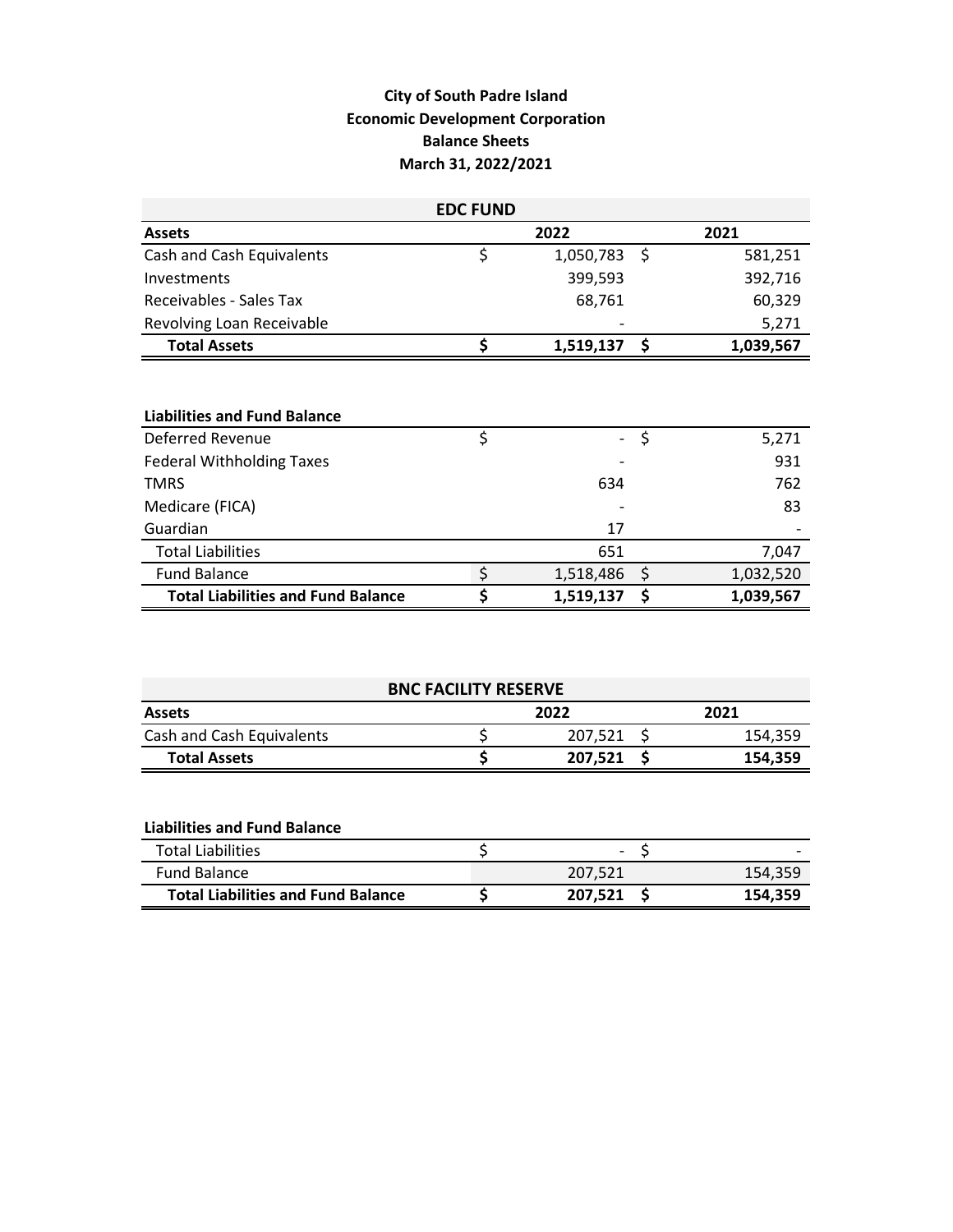## **City of South Padre Island Economic Development Corporation Statements of Revenues, Expenditures and Changes in Fund Balance March 31, 2022/2021**

| <b>EDC FUND</b>                        |    |               |         |           |      |           |  |  |  |  |
|----------------------------------------|----|---------------|---------|-----------|------|-----------|--|--|--|--|
|                                        |    |               | 2022    |           | 2021 |           |  |  |  |  |
|                                        |    | <b>Budget</b> |         | Actual    |      | Actual    |  |  |  |  |
| <b>Revenues</b>                        |    |               |         |           |      |           |  |  |  |  |
| Sales Tax                              | \$ | 910,000       | \$      | 486,609   | \$   | 404,519   |  |  |  |  |
| Interest Revenue                       |    | 500           |         | 663       |      | 2,104     |  |  |  |  |
| Revolving Loan Revenue                 |    |               |         |           |      | 6,209     |  |  |  |  |
| Miscellaneous Revenue                  |    |               |         |           |      | 2,067     |  |  |  |  |
| Lease Proceeds - BNC Rent              |    | 12,000        |         | 6,000     |      | 6,000     |  |  |  |  |
| <b>Total Revenue</b>                   |    | 922,500       | 493,272 |           |      | 420,899   |  |  |  |  |
|                                        |    |               |         |           |      |           |  |  |  |  |
| <b>Expenditures</b>                    |    |               |         |           |      |           |  |  |  |  |
|                                        |    |               |         |           |      |           |  |  |  |  |
| <b>General Administrative Expenses</b> |    | 861,752       |         | 239,869   |      | 176,031   |  |  |  |  |
| <b>Debt Service Transfer</b>           |    | 396,650       |         | 198,323   |      | 194,025   |  |  |  |  |
| <b>BNC Maintenance Expenses</b>        |    | 70,000        |         | 47,284    |      | 51,306    |  |  |  |  |
| <b>BNC Facility Transfers</b>          |    | 34,098        |         | 17,049    |      | 38,021    |  |  |  |  |
| <b>Total Expenditures</b>              |    | 1,362,500     |         | 502,525   |      | 459,383   |  |  |  |  |
|                                        |    |               |         |           |      |           |  |  |  |  |
| Excess (Deficiency) of Revenues Over   |    |               |         |           |      |           |  |  |  |  |
| (Under) Expenditures                   |    | (440,000)     |         | (9,253)   |      | (38, 484) |  |  |  |  |
| Fund Balance - Beginning               |    | 1,527,739     |         | 1,527,739 |      | 1,071,004 |  |  |  |  |
| <b>Fund Balance - Ending</b>           | \$ | 1,087,739     | \$      | 1,518,486 | \$   | 1,032,520 |  |  |  |  |

| <b>BNC FACILITY RESERVE</b>                          |    |               |      |         |    |         |  |  |  |  |  |
|------------------------------------------------------|----|---------------|------|---------|----|---------|--|--|--|--|--|
|                                                      |    |               | 2022 |         |    | 2021    |  |  |  |  |  |
|                                                      |    | <b>Budget</b> |      | Actual  |    | Actual  |  |  |  |  |  |
| <b>Revenues</b>                                      |    |               |      |         |    |         |  |  |  |  |  |
| <b>Transfers From EDC</b>                            | \$ | 34,098        | \$   | 17,049  | \$ | 38,021  |  |  |  |  |  |
| <b>Total Revenue</b>                                 |    | 34,098        |      | 17,049  |    | 38,021  |  |  |  |  |  |
|                                                      |    |               |      |         |    |         |  |  |  |  |  |
| <b>Expenditures</b>                                  |    |               |      |         |    |         |  |  |  |  |  |
| <b>Building &amp; Structure Per Facility Reserve</b> |    |               |      |         |    |         |  |  |  |  |  |
| Study                                                |    | 34,098        |      |         |    | 3,376   |  |  |  |  |  |
| <b>Total Expenditures</b>                            |    | 34,098        |      |         |    | 3,376   |  |  |  |  |  |
|                                                      |    |               |      |         |    |         |  |  |  |  |  |
| Excess (Deficiency) of Revenues Over                 |    |               |      |         |    |         |  |  |  |  |  |
| (Under) Expenditures                                 |    |               |      | 17,049  |    | 34,645  |  |  |  |  |  |
| Fund Balance - Beginning                             |    | 190,472       |      | 190,472 |    | 119,714 |  |  |  |  |  |
| <b>Fund Balance - Ending</b>                         | \$ | 190,472       | \$   | 207,521 | \$ | 154,359 |  |  |  |  |  |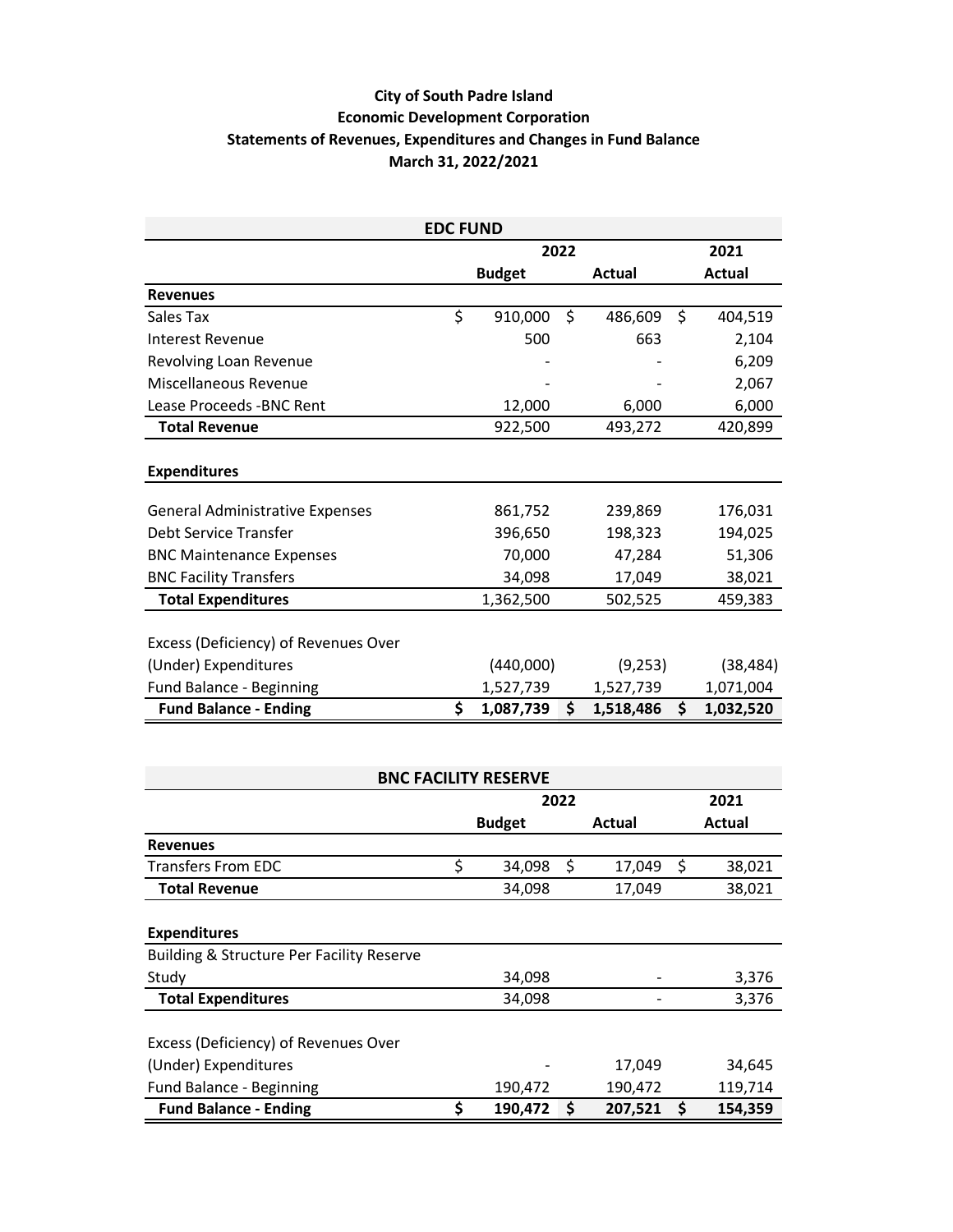|                           | PERIOD ENDING: MARCH 31ST, 2022        |                            |                      | THE CITY OF SOUTH PADRE ISLAND                           |                                                                                                                                                                                                                                                                                                                                                                                                                                                                                                      |                                                                                                                                                                                                                                                                                                                                                                                                                                                                                                     |                                         | PAGE: 1       |
|---------------------------|----------------------------------------|----------------------------|----------------------|----------------------------------------------------------|------------------------------------------------------------------------------------------------------------------------------------------------------------------------------------------------------------------------------------------------------------------------------------------------------------------------------------------------------------------------------------------------------------------------------------------------------------------------------------------------------|-----------------------------------------------------------------------------------------------------------------------------------------------------------------------------------------------------------------------------------------------------------------------------------------------------------------------------------------------------------------------------------------------------------------------------------------------------------------------------------------------------|-----------------------------------------|---------------|
| FUND                      | :80 -ECONOMIC DEVELOPMENT CORP         |                            |                      |                                                          |                                                                                                                                                                                                                                                                                                                                                                                                                                                                                                      |                                                                                                                                                                                                                                                                                                                                                                                                                                                                                                     |                                         |               |
|                           |                                        |                            |                      | SCHEDULE OF BUDGETED, ACTUAL AND ENCUMBERED EXPENDITURES |                                                                                                                                                                                                                                                                                                                                                                                                                                                                                                      |                                                                                                                                                                                                                                                                                                                                                                                                                                                                                                     |                                         |               |
| DEPARTMENT<br>NOTATION    | : DEPT 580 - EDC                       |                            |                      |                                                          |                                                                                                                                                                                                                                                                                                                                                                                                                                                                                                      |                                                                                                                                                                                                                                                                                                                                                                                                                                                                                                     |                                         |               |
|                           | $\ddot{\cdot}$                         |                            |                      | -- MONTH --   ---------- YEAR TO DATE ----------         |                                                                                                                                                                                                                                                                                                                                                                                                                                                                                                      | CURRENT                                                                                                                                                                                                                                                                                                                                                                                                                                                                                             |                                         | <b>BUDGET</b> |
| ACCOUNT                   | ACCOUNT                                |                            |                      |                                                          |                                                                                                                                                                                                                                                                                                                                                                                                                                                                                                      | MODIFIED                                                                                                                                                                                                                                                                                                                                                                                                                                                                                            | UNENCUMBERED                            | PERCENT       |
| NUMBERS                   | DESCRIPTION                            | EXPENDITURES               | ENCUMBRANCES         | EXPENDITURES                                             | TOTALS                                                                                                                                                                                                                                                                                                                                                                                                                                                                                               | BUDGET                                                                                                                                                                                                                                                                                                                                                                                                                                                                                              | BALANCE                                 | REMAINING     |
| ========                  | -------------------------- ----------- |                            | ============         |                                                          | $\begin{array}{c} \multicolumn{3}{c} {\textbf{1}} & \multicolumn{3}{c} {\textbf{2}} & \multicolumn{3}{c} {\textbf{3}} & \multicolumn{3}{c} {\textbf{4}} \\ \multicolumn{3}{c} {\textbf{2}} & \multicolumn{3}{c} {\textbf{3}} & \multicolumn{3}{c} {\textbf{4}} & \multicolumn{3}{c} {\textbf{5}} & \multicolumn{3}{c} {\textbf{6}} \\ \multicolumn{3}{c} {\textbf{4}} & \multicolumn{3}{c} {\textbf{5}} & \multicolumn{3}{c} {\textbf{6}} & \multicolumn{3}{c} {\textbf{6}} & \multicolumn{$         | ============                                                                                                                                                                                                                                                                                                                                                                                                                                                                                        | ------------- -------------             |               |
|                           |                                        |                            |                      |                                                          |                                                                                                                                                                                                                                                                                                                                                                                                                                                                                                      |                                                                                                                                                                                                                                                                                                                                                                                                                                                                                                     |                                         |               |
| PERSONNEL SERVICES        |                                        |                            |                      |                                                          |                                                                                                                                                                                                                                                                                                                                                                                                                                                                                                      |                                                                                                                                                                                                                                                                                                                                                                                                                                                                                                     |                                         |               |
| 580-0010                  | SUPERVISION                            | 9,000.00                   | 0.00                 | 38,788.80                                                | 38,788.80                                                                                                                                                                                                                                                                                                                                                                                                                                                                                            | 78,509.00                                                                                                                                                                                                                                                                                                                                                                                                                                                                                           | 39,720.20                               | 50.59         |
| 580-0020                  | CLERICAL                               | 0.00                       | 0.00                 | 0.00                                                     | 0.00                                                                                                                                                                                                                                                                                                                                                                                                                                                                                                 | 0.00                                                                                                                                                                                                                                                                                                                                                                                                                                                                                                | 0.00                                    | 0.00          |
| 580-0040                  | TEMPORARY EMPLOYEES                    | 0.00                       | 0.00                 | 0.00                                                     | 0.00                                                                                                                                                                                                                                                                                                                                                                                                                                                                                                 | 0.00                                                                                                                                                                                                                                                                                                                                                                                                                                                                                                | 0.00                                    | 0.00          |
| 580-0060                  | OVERTIME                               | 0.00                       | 0.00                 | 0.00                                                     | 0.00                                                                                                                                                                                                                                                                                                                                                                                                                                                                                                 | 0.00                                                                                                                                                                                                                                                                                                                                                                                                                                                                                                | 0.00                                    | 0.00          |
| 580-0070                  | FICA                                   | 130.98                     | 0.00                 | 581.92                                                   | 581.92                                                                                                                                                                                                                                                                                                                                                                                                                                                                                               | 1,363.00                                                                                                                                                                                                                                                                                                                                                                                                                                                                                            | 781.08                                  | 57.31         |
| 580-0080                  | TMRS                                   | 753.23                     | 0.00                 | 3,935.84                                                 | 3,935.84                                                                                                                                                                                                                                                                                                                                                                                                                                                                                             | 9,651.00                                                                                                                                                                                                                                                                                                                                                                                                                                                                                            | 5,715.16                                | 59.22         |
| 580-0081                  | GROUP INSURANCE                        | 1,288.17                   | 0.00                 | 3,848.51                                                 | 3,848.51                                                                                                                                                                                                                                                                                                                                                                                                                                                                                             | 8,056.00                                                                                                                                                                                                                                                                                                                                                                                                                                                                                            | 4,207.49                                | 52.23         |
| 580-0083                  | WORKERS COMPENSATION                   | 0.00                       | 0.00                 | 112.37                                                   | 112.37                                                                                                                                                                                                                                                                                                                                                                                                                                                                                               | 160.00                                                                                                                                                                                                                                                                                                                                                                                                                                                                                              | 47.63                                   | 29.77         |
| 580-0084                  | UNEMPLOYMENT TAX                       | 0.00                       | 0.00                 | 0.00                                                     | 0.00                                                                                                                                                                                                                                                                                                                                                                                                                                                                                                 | 162.00                                                                                                                                                                                                                                                                                                                                                                                                                                                                                              | 162.00                                  | 100.00        |
| 580-0085                  | LONGEVITY                              | 0.00                       | 0.00                 | 1,145.00                                                 | 1,145.00                                                                                                                                                                                                                                                                                                                                                                                                                                                                                             | 1,500.00                                                                                                                                                                                                                                                                                                                                                                                                                                                                                            | 355.00                                  | 23.67         |
|                           |                                        | ------------               |                      | ============                                             | ============                                                                                                                                                                                                                                                                                                                                                                                                                                                                                         | ============                                                                                                                                                                                                                                                                                                                                                                                                                                                                                        | ------------- ------------              |               |
|                           |                                        | 11, 172.38<br>============ | 0.00<br>============ | 48, 412. 44                                              | 48, 412.44<br>$\begin{array}{cccccccccccccc} \multicolumn{2}{c}{} & \multicolumn{2}{c}{} & \multicolumn{2}{c}{} & \multicolumn{2}{c}{} & \multicolumn{2}{c}{} & \multicolumn{2}{c}{} & \multicolumn{2}{c}{} & \multicolumn{2}{c}{} & \multicolumn{2}{c}{} & \multicolumn{2}{c}{} & \multicolumn{2}{c}{} & \multicolumn{2}{c}{} & \multicolumn{2}{c}{} & \multicolumn{2}{c}{} & \multicolumn{2}{c}{} & \multicolumn{2}{c}{} & \multicolumn{2}{c}{} & \multicolumn{2}{c}{} & \multicolumn{2}{c}{} & \$ | 99,401.00<br>$\begin{array}{cccccccccccccc} \multicolumn{2}{c}{} & \multicolumn{2}{c}{} & \multicolumn{2}{c}{} & \multicolumn{2}{c}{} & \multicolumn{2}{c}{} & \multicolumn{2}{c}{} & \multicolumn{2}{c}{} & \multicolumn{2}{c}{} & \multicolumn{2}{c}{} & \multicolumn{2}{c}{} & \multicolumn{2}{c}{} & \multicolumn{2}{c}{} & \multicolumn{2}{c}{} & \multicolumn{2}{c}{} & \multicolumn{2}{c}{} & \multicolumn{2}{c}{} & \multicolumn{2}{c}{} & \multicolumn{2}{c}{} & \multicolumn{2}{c}{} & \$ | 50,988.56<br>------------- ------------ | 51.30         |
| <b>GOODS AND SUPPLIES</b> |                                        |                            |                      |                                                          |                                                                                                                                                                                                                                                                                                                                                                                                                                                                                                      |                                                                                                                                                                                                                                                                                                                                                                                                                                                                                                     |                                         |               |
| 580-0101                  | OFFICE SUPPLIES                        | 111.35                     | 0.00                 | 248.94                                                   | 248.94                                                                                                                                                                                                                                                                                                                                                                                                                                                                                               | 600.00                                                                                                                                                                                                                                                                                                                                                                                                                                                                                              | 351.06                                  | 58.51         |
| 580-0102                  | LOCAL MEETINGS                         | 0.00                       | 0.00                 | 36.97                                                    | 36.97                                                                                                                                                                                                                                                                                                                                                                                                                                                                                                | 500.00                                                                                                                                                                                                                                                                                                                                                                                                                                                                                              | 463.03                                  | 92.61         |
| 580-0107                  | BOOKS & PUBLICATIONS                   | 0.00                       | 0.00                 | 0.00                                                     | 0.00                                                                                                                                                                                                                                                                                                                                                                                                                                                                                                 | 200.00                                                                                                                                                                                                                                                                                                                                                                                                                                                                                              | 200.00                                  | 100.00        |
| 580-0108                  | POSTAGE                                | 0.00                       | 0.00                 | 0.00                                                     | 0.00                                                                                                                                                                                                                                                                                                                                                                                                                                                                                                 | 100.00                                                                                                                                                                                                                                                                                                                                                                                                                                                                                              | 100.00                                  | 100.00        |
| 580-0150                  | MINOR TOOLS & EQUIPM                   | 0.00                       | 0.00                 | 0.00                                                     | 0.00                                                                                                                                                                                                                                                                                                                                                                                                                                                                                                 | 0.00                                                                                                                                                                                                                                                                                                                                                                                                                                                                                                | 0.00                                    | 0.00          |
| 580-0180                  | INFORMATION TECHNOLO                   | 0.00                       | 0.00                 | 0.00                                                     | 0.00                                                                                                                                                                                                                                                                                                                                                                                                                                                                                                 | 800.00                                                                                                                                                                                                                                                                                                                                                                                                                                                                                              | 800.00                                  | 100.00        |
|                           |                                        | ============               | ============         | ============                                             |                                                                                                                                                                                                                                                                                                                                                                                                                                                                                                      | ============                                                                                                                                                                                                                                                                                                                                                                                                                                                                                        | ============= ============              |               |
|                           |                                        | 111.35                     | 0.00                 | 285.91<br>------------- ------------                     | 285.91                                                                                                                                                                                                                                                                                                                                                                                                                                                                                               | 2,200.00<br>============                                                                                                                                                                                                                                                                                                                                                                                                                                                                            | 1,914.09                                | 87.00         |
| MISCELLANEOUS SERVICES    |                                        |                            |                      |                                                          |                                                                                                                                                                                                                                                                                                                                                                                                                                                                                                      |                                                                                                                                                                                                                                                                                                                                                                                                                                                                                                     |                                         |               |
| 580-0501                  | COMMUNICATIONS                         | 50.00                      | 0.00                 | 300.00                                                   | 300.00                                                                                                                                                                                                                                                                                                                                                                                                                                                                                               | 600.00                                                                                                                                                                                                                                                                                                                                                                                                                                                                                              | 300.00                                  | 50.00         |
| 580-0502                  | LOAN REV EXPENSE                       | 0.00                       | 0.00                 | 0.00                                                     | 0.00                                                                                                                                                                                                                                                                                                                                                                                                                                                                                                 | 0.00                                                                                                                                                                                                                                                                                                                                                                                                                                                                                                | 0.00                                    | 0.00          |
| 580-0513                  | TRAINING EXPENSE                       | 0.00                       | 0.00                 | 635.00                                                   | 635.00                                                                                                                                                                                                                                                                                                                                                                                                                                                                                               | 1,800.00                                                                                                                                                                                                                                                                                                                                                                                                                                                                                            | 1,165.00                                | 64.72         |
| 580-0520                  | INSURANCE                              | 0.00                       | 0.00                 | 0.00                                                     | 0.00                                                                                                                                                                                                                                                                                                                                                                                                                                                                                                 | 2,000.00                                                                                                                                                                                                                                                                                                                                                                                                                                                                                            | 2,000.00                                | 100.00        |
| 580-0530                  | PROFESSIONAL SERVICE                   | 3.53                       | 0.00                 | 679.78                                                   | 679.78                                                                                                                                                                                                                                                                                                                                                                                                                                                                                               | 15,800.00                                                                                                                                                                                                                                                                                                                                                                                                                                                                                           | 15,120.22                               | 95.70         |
| 580-0534-001              | BIRDING MASTER PLAN                    | 0.00                       | 0.00                 | 0.00                                                     | 0.00                                                                                                                                                                                                                                                                                                                                                                                                                                                                                                 | 0.00                                                                                                                                                                                                                                                                                                                                                                                                                                                                                                | 0.00                                    | 0.00          |
| 580-0534-002              | LOBBYIST                               | 0.00                       | 0.00                 | 0.00                                                     | 0.00                                                                                                                                                                                                                                                                                                                                                                                                                                                                                                 | 0.00                                                                                                                                                                                                                                                                                                                                                                                                                                                                                                | 0.00                                    | 0.00          |
| 580-0534-003              | COMPREHENSIVE PLAN                     | 0.00                       | 0.00                 | 0.00                                                     | 0.00                                                                                                                                                                                                                                                                                                                                                                                                                                                                                                 | 0.00                                                                                                                                                                                                                                                                                                                                                                                                                                                                                                | 0.00                                    | 0.00          |
| 580-0534-004              | BEACH MASTER PLAN                      | 0.00                       | 0.00                 | 0.00                                                     | 0.00                                                                                                                                                                                                                                                                                                                                                                                                                                                                                                 | 0.00                                                                                                                                                                                                                                                                                                                                                                                                                                                                                                | 0.00                                    | 0.00          |
| 580-0534-005              | REGIONAL MOBILITY AU                   | 0.00                       | 0.00                 | 0.00                                                     | 0.00                                                                                                                                                                                                                                                                                                                                                                                                                                                                                                 | 0.00                                                                                                                                                                                                                                                                                                                                                                                                                                                                                                | 0.00                                    | 0.00          |
| 580-0534-006              | ECONOMIC ACTIVITY IN                   | 0.00                       | 0.00                 | 0.00                                                     | 0.00                                                                                                                                                                                                                                                                                                                                                                                                                                                                                                 | 0.00                                                                                                                                                                                                                                                                                                                                                                                                                                                                                                | 0.00                                    | 0.00          |
| 580-0534-010              | BAY CLEANUP                            | 0.00                       | 0.00                 | 0.00                                                     | 0.00                                                                                                                                                                                                                                                                                                                                                                                                                                                                                                 | 0.00                                                                                                                                                                                                                                                                                                                                                                                                                                                                                                | 0.00                                    | 0.00          |
| 580-0534-012              | AREA MARKETING STUDY                   | 0.00                       | 0.00                 | 0.00                                                     | 0.00                                                                                                                                                                                                                                                                                                                                                                                                                                                                                                 | 0.00                                                                                                                                                                                                                                                                                                                                                                                                                                                                                                | 0.00                                    | 0.00          |
| 580-0534-013              | USDA RBEG                              | 0.00                       | 0.00                 | 0.00                                                     | 0.00                                                                                                                                                                                                                                                                                                                                                                                                                                                                                                 | 0.00                                                                                                                                                                                                                                                                                                                                                                                                                                                                                                | 0.00                                    | 0.00          |
| 580-0534-014              | I-69 ALLIANCE                          | 0.00                       | 0.00                 | 0.00                                                     | 0.00                                                                                                                                                                                                                                                                                                                                                                                                                                                                                                 | 0.00                                                                                                                                                                                                                                                                                                                                                                                                                                                                                                | 0.00                                    | 0.00          |
| 580-0534-015              | BROWN PROPERTY INTER                   | 0.00                       | 0.00                 | 0.00                                                     | 0.00                                                                                                                                                                                                                                                                                                                                                                                                                                                                                                 | 0.00                                                                                                                                                                                                                                                                                                                                                                                                                                                                                                | 0.00                                    | 0.00          |
| 580-0534-016              | BIRDING MASTER NON-C                   | 0.00                       | 0.00                 | 0.00                                                     | 0.00                                                                                                                                                                                                                                                                                                                                                                                                                                                                                                 | 0.00                                                                                                                                                                                                                                                                                                                                                                                                                                                                                                | 0.00                                    | 0.00          |

580-0534-017 OTHER PROJECTS 0.00 0.00 0.00 0.00 0.00 0.00 0.00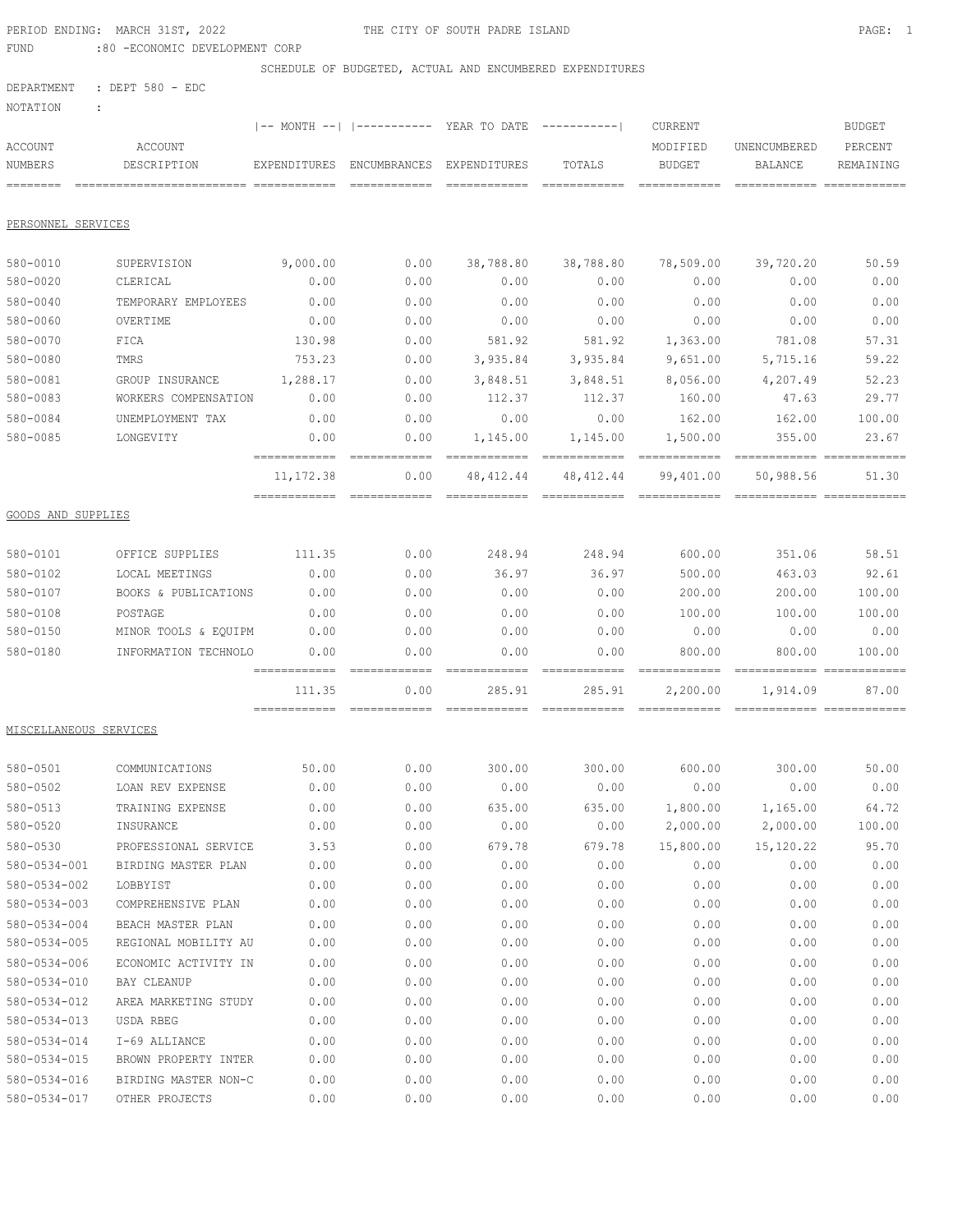PERIOD ENDING: MARCH 31ST, 2022 THE CITY OF SOUTH PADRE ISLAND PAGE: 2

FUND :80 -ECONOMIC DEVELOPMENT CORP

SCHEDULE OF BUDGETED, ACTUAL AND ENCUMBERED EXPENDITURES

| NOTATION<br>$\ddot{\cdot}$<br>ACCOUNT | ACCOUNT              |                           | $ ---MONTH ---  $ $ -----$       | YEAR TO DATE -----------  |                           | CURRENT<br>MODIFIED                                                                                                                                                                                                                                                                                                                                                                                                                                                                                  | UNENCUMBERED                           | <b>BUDGET</b><br>PERCENT |
|---------------------------------------|----------------------|---------------------------|----------------------------------|---------------------------|---------------------------|------------------------------------------------------------------------------------------------------------------------------------------------------------------------------------------------------------------------------------------------------------------------------------------------------------------------------------------------------------------------------------------------------------------------------------------------------------------------------------------------------|----------------------------------------|--------------------------|
| NUMBERS<br>$=$ = = = = = = = =        | DESCRIPTION          | EXPENDITURES              | ENCUMBRANCES                     | EXPENDITURES              | TOTALS                    | <b>BUDGET</b>                                                                                                                                                                                                                                                                                                                                                                                                                                                                                        | <b>BALANCE</b>                         | REMAINING                |
| 580-0534-018                          | GULF OF MEXICO NATUR | 0.00                      | 0.00                             | 0.00                      | 0.00                      | 0.00                                                                                                                                                                                                                                                                                                                                                                                                                                                                                                 | 0.00                                   | 0.00                     |
| 580-0534-019                          | BUSINESS RECRUITMENT | 0.00                      | 0.00                             | 0.00                      | 0.00                      | 0.00                                                                                                                                                                                                                                                                                                                                                                                                                                                                                                 | 0.00                                   | 0.00                     |
| 580-0534-020                          | BNC LANDSCAPING PROJ | 0.00                      | 0.00                             | 0.00                      | 0.00                      | 0.00                                                                                                                                                                                                                                                                                                                                                                                                                                                                                                 | 0.00                                   | 0.00                     |
| 580-0540                              | ADVERTISING          | 0.00                      | 0.00                             | 1,948.00                  | 1,948.00                  | 4,500.00                                                                                                                                                                                                                                                                                                                                                                                                                                                                                             | 2,552.00                               | 56.71                    |
| 580-0550                              | TRAVEL               | 0.00                      | 0.00                             | 725.67                    | 725.67                    | 5,000.00                                                                                                                                                                                                                                                                                                                                                                                                                                                                                             | 4,274.33                               | 85.49                    |
| 580-0551                              | DUES & MEMBERSHIPS   | 0.00                      | 0.00                             | 1,000.00                  | 1,000.00                  | 3,500.00                                                                                                                                                                                                                                                                                                                                                                                                                                                                                             | 2,500.00                               | 71.43                    |
| 580-0555                              | PROMOTIONS           | 500.00                    | 0.00                             | 22,500.00                 | 22,500.00                 | 23,000.00                                                                                                                                                                                                                                                                                                                                                                                                                                                                                            | 500.00                                 | 2.17                     |
| 580-0560                              | RENTAL               | 0.00                      | 0.00                             | 0.00                      | 0.00                      | 0.00                                                                                                                                                                                                                                                                                                                                                                                                                                                                                                 | 0.00                                   | 0.00                     |
| 580-0576                              | BEACH RENOURISHMENT  | 0.00                      | 0.00                             | 0.00                      | 0.00                      | 0.00                                                                                                                                                                                                                                                                                                                                                                                                                                                                                                 | 0.00                                   | 0.00                     |
| 580-0599                              | PROMOTIONS           | 0.00<br>------------      | 0.00                             | 0.00<br>---------         | 0.00<br>============      | 0.00<br>============                                                                                                                                                                                                                                                                                                                                                                                                                                                                                 | 0.00                                   | 0.00<br>============     |
|                                       |                      | 553.53                    | 0.00                             | 27,788.45                 | 27,788.45                 | 56,200.00                                                                                                                                                                                                                                                                                                                                                                                                                                                                                            | 28, 411.55                             | 50.55                    |
| EQUIPMNT > \$5,000 OUTLAY             |                      |                           |                                  |                           |                           |                                                                                                                                                                                                                                                                                                                                                                                                                                                                                                      |                                        |                          |
| 580-1001                              | BUILDINGS & STRUCTUR | 0.00                      | 0.00                             | 0.00                      | 0.00                      | 0.00                                                                                                                                                                                                                                                                                                                                                                                                                                                                                                 | 0.00                                   | 0.00                     |
| 580-1003                              | FURNITURE & FIXTURES | 0.00                      | 0.00                             | 0.00                      | 0.00                      | 0.00                                                                                                                                                                                                                                                                                                                                                                                                                                                                                                 | 0.00                                   | 0.00                     |
| 580-1004                              | MACHINERY & EQUIPMEN | 0.00                      | 0.00                             | 0.00                      | 0.00                      | 0.00                                                                                                                                                                                                                                                                                                                                                                                                                                                                                                 | 0.00                                   | 0.00                     |
| 580-1011                              | INFORMATION TECHNOLO | 0.00<br>============      | 0.00                             | 0.00<br>=====             | 0.00                      | 0.00                                                                                                                                                                                                                                                                                                                                                                                                                                                                                                 | 0.00                                   | 0.00<br>======           |
|                                       |                      | 0.00                      | 0.00                             | 0.00                      | 0.00                      | 0.00                                                                                                                                                                                                                                                                                                                                                                                                                                                                                                 | 0.00                                   | 0.00<br>--------         |
| INTERFUND TRANSFERS                   |                      | ============              | ============                     | ============              | ============              | ============                                                                                                                                                                                                                                                                                                                                                                                                                                                                                         |                                        |                          |
| 580-9470                              | TSF TO EDC DEBT SERV | 33,054.50                 | 0.00                             | 198,323.00                | 198,323.00                | 396,650.00                                                                                                                                                                                                                                                                                                                                                                                                                                                                                           | 198,327.00                             | 50.00                    |
| 580-9471                              | TSF TO GENERAL FUND  | 0.00                      | 0.00                             | 0.00                      | 0.00                      | 0.00                                                                                                                                                                                                                                                                                                                                                                                                                                                                                                 | 0.00                                   | 0.00                     |
| $580 - 9476 - 01$                     | TSF TO BEACH NOURISH | 0.00                      | 0.00                             | 0.00                      | 0.00                      | 0.00                                                                                                                                                                                                                                                                                                                                                                                                                                                                                                 | 0.00                                   | 0.00                     |
| 580-9483                              | TSF TO BNC FACILITY  | 2,841.50<br>------------- | 0.00<br>-------------            | 17,049.00<br>------------ | 17,049.00<br>------------ | 34,098.00<br>$\begin{array}{cccccccccc} \multicolumn{2}{c}{} & \multicolumn{2}{c}{} & \multicolumn{2}{c}{} & \multicolumn{2}{c}{} & \multicolumn{2}{c}{} & \multicolumn{2}{c}{} & \multicolumn{2}{c}{} & \multicolumn{2}{c}{} & \multicolumn{2}{c}{} & \multicolumn{2}{c}{} & \multicolumn{2}{c}{} & \multicolumn{2}{c}{} & \multicolumn{2}{c}{} & \multicolumn{2}{c}{} & \multicolumn{2}{c}{} & \multicolumn{2}{c}{} & \multicolumn{2}{c}{} & \multicolumn{2}{c}{} & \multicolumn{2}{c}{} & \mult$  | 17,049.00<br>------------ ------------ | 50.00                    |
|                                       |                      | 35,896.00<br>------------ | 0.00                             | 215,372.00                | 215,372.00                | 430,748.00<br>$\begin{array}{cccccccccc} \multicolumn{2}{c}{} & \multicolumn{2}{c}{} & \multicolumn{2}{c}{} & \multicolumn{2}{c}{} & \multicolumn{2}{c}{} & \multicolumn{2}{c}{} & \multicolumn{2}{c}{} & \multicolumn{2}{c}{} & \multicolumn{2}{c}{} & \multicolumn{2}{c}{} & \multicolumn{2}{c}{} & \multicolumn{2}{c}{} & \multicolumn{2}{c}{} & \multicolumn{2}{c}{} & \multicolumn{2}{c}{} & \multicolumn{2}{c}{} & \multicolumn{2}{c}{} & \multicolumn{2}{c}{} & \multicolumn{2}{c}{} & \mult$ | 215,376.00                             | 50.00                    |
| SPECIAL PROJECTS                      |                      |                           |                                  |                           |                           |                                                                                                                                                                                                                                                                                                                                                                                                                                                                                                      |                                        |                          |
| 580-9175                              | ELECTION EXPENSE     | 0.00                      |                                  | 0.00                      | 0.00                      | 0.00                                                                                                                                                                                                                                                                                                                                                                                                                                                                                                 | 0.00<br>0.00                           | 0.00                     |
| 580-9178                              | DESIGNATED PROJECTS  | 29,822.31                 | 0.00                             |                           | 163,382.00 163,382.00     | 703,951.00                                                                                                                                                                                                                                                                                                                                                                                                                                                                                           | 540,569.00                             | 76.79                    |
| 580-9178-001                          | TOMPKINS CHANNEL     | 0.00                      | 0.00                             | 0.00                      | 0.00                      | 0.00                                                                                                                                                                                                                                                                                                                                                                                                                                                                                                 | 0.00                                   | 0.00                     |
| 580-9181                              | BNC CASH ADVANCE     | 0.00                      | 0.00                             | 0.00                      | 0.00                      | 0.00                                                                                                                                                                                                                                                                                                                                                                                                                                                                                                 | 0.00                                   | 0.00                     |
|                                       |                      | 29,822.31                 | ------------ -----------<br>0.00 | 163,382.00                | 163,382.00                | 703,951.00                                                                                                                                                                                                                                                                                                                                                                                                                                                                                           | 540,569.00                             | 76.79                    |
|                                       |                      |                           |                                  |                           |                           |                                                                                                                                                                                                                                                                                                                                                                                                                                                                                                      |                                        |                          |

|                                     | _____________<br>______________ | _______<br>____<br>____________ | _______<br>----<br>____________           | _______<br>___<br>____________ | $- - - -$<br>________<br>_____________ | $- -$<br>_____________ | _____<br>______________ |
|-------------------------------------|---------------------------------|---------------------------------|-------------------------------------------|--------------------------------|----------------------------------------|------------------------|-------------------------|
| TOTAL<br>DE PARTMENT<br>DEFANITEN I | --<br>.                         | 0.00                            | .<br>٬4∩<br>455,240.80<br>45 <sup>h</sup> | 1 240.80°، در،                 | 1,292,500.00                           | <u>v 2</u><br>75 G.    |                         |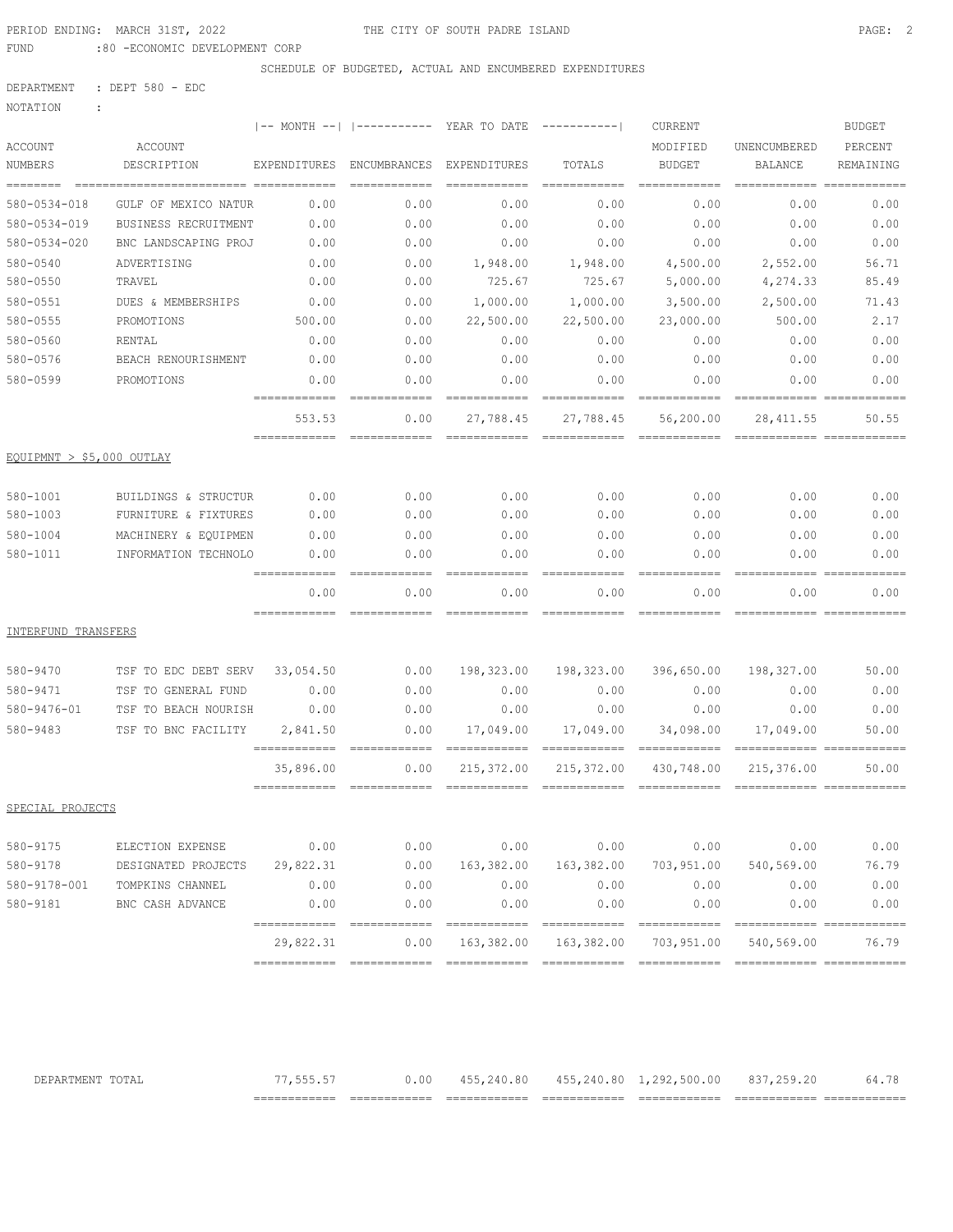|                                       | PERIOD ENDING: MARCH 31ST, 2022        |               | THE CITY OF SOUTH PADRE ISLAND         |                                                              |                                                                                                                                                                                                                                                                                                                                                                                                                                                                                        |                                                                       | PAGE: 3   |
|---------------------------------------|----------------------------------------|---------------|----------------------------------------|--------------------------------------------------------------|----------------------------------------------------------------------------------------------------------------------------------------------------------------------------------------------------------------------------------------------------------------------------------------------------------------------------------------------------------------------------------------------------------------------------------------------------------------------------------------|-----------------------------------------------------------------------|-----------|
| FUND                                  | :80 -ECONOMIC DEVELOPMENT CORP         |               |                                        |                                                              |                                                                                                                                                                                                                                                                                                                                                                                                                                                                                        |                                                                       |           |
|                                       |                                        |               |                                        | SCHEDULE OF BUDGETED, ACTUAL AND ENCUMBERED EXPENDITURES     |                                                                                                                                                                                                                                                                                                                                                                                                                                                                                        |                                                                       |           |
|                                       | DEPARTMENT : BNC BUILDING FACILITY     |               |                                        |                                                              |                                                                                                                                                                                                                                                                                                                                                                                                                                                                                        |                                                                       |           |
| <b>NOTATION</b><br>$\sim$ 1.100 $\pm$ |                                        |               |                                        |                                                              |                                                                                                                                                                                                                                                                                                                                                                                                                                                                                        |                                                                       |           |
|                                       |                                        |               |                                        | -- MONTH --   ----------- YEAR TO DATE  -----------  CURRENT |                                                                                                                                                                                                                                                                                                                                                                                                                                                                                        |                                                                       | BUDGET    |
| <b>ACCOUNT</b>                        | ACCOUNT                                |               |                                        |                                                              | MODIFIED                                                                                                                                                                                                                                                                                                                                                                                                                                                                               | UNENCUMBERED PERCENT                                                  |           |
|                                       | NUMBERS DESCRIPTION                    |               | EXPENDITURES ENCUMBRANCES EXPENDITURES | TOTALS                                                       | BUDGET                                                                                                                                                                                                                                                                                                                                                                                                                                                                                 | BALANCE                                                               | REMAINING |
|                                       | --------------------------- ---------- |               |                                        | ============================                                 |                                                                                                                                                                                                                                                                                                                                                                                                                                                                                        |                                                                       |           |
|                                       |                                        |               |                                        |                                                              |                                                                                                                                                                                                                                                                                                                                                                                                                                                                                        |                                                                       |           |
| REPAIR AND MAINTENANCE                |                                        |               |                                        |                                                              |                                                                                                                                                                                                                                                                                                                                                                                                                                                                                        |                                                                       |           |
|                                       |                                        |               |                                        |                                                              |                                                                                                                                                                                                                                                                                                                                                                                                                                                                                        |                                                                       |           |
| $583 - 0411$                          |                                        |               |                                        |                                                              |                                                                                                                                                                                                                                                                                                                                                                                                                                                                                        |                                                                       |           |
|                                       |                                        | 0.00          |                                        |                                                              |                                                                                                                                                                                                                                                                                                                                                                                                                                                                                        | $0.00$ 2,786.96 2,786.96 15,000.00 12,213.04 81.42                    |           |
|                                       |                                        |               |                                        | -------------                                                | $\begin{array}{cccccccccccccc} \multicolumn{2}{c}{} & \multicolumn{2}{c}{} & \multicolumn{2}{c}{} & \multicolumn{2}{c}{} & \multicolumn{2}{c}{} & \multicolumn{2}{c}{} & \multicolumn{2}{c}{} & \multicolumn{2}{c}{} & \multicolumn{2}{c}{} & \multicolumn{2}{c}{} & \multicolumn{2}{c}{} & \multicolumn{2}{c}{} & \multicolumn{2}{c}{} & \multicolumn{2}{c}{} & \multicolumn{2}{c}{} & \multicolumn{2}{c}{} & \multicolumn{2}{c}{} & \multicolumn{2}{c}{} & \multicolumn{2}{c}{} & \$ |                                                                       |           |
| MISCELLANEOUS SERVICES                |                                        |               |                                        |                                                              |                                                                                                                                                                                                                                                                                                                                                                                                                                                                                        |                                                                       |           |
|                                       |                                        |               |                                        |                                                              |                                                                                                                                                                                                                                                                                                                                                                                                                                                                                        |                                                                       |           |
| 583-0520                              | INSURANCE                              |               |                                        |                                                              |                                                                                                                                                                                                                                                                                                                                                                                                                                                                                        | $0.00$ $0.00$ $43,128.97$ $43,128.97$ $55,000.00$ $11,871.03$ $21.58$ |           |
| 583-0580                              | ELECTRICITY                            | 0.00          |                                        |                                                              |                                                                                                                                                                                                                                                                                                                                                                                                                                                                                        | $0.00$ $1,368.79$ $1,368.79$ $0.00$ $1,368.79$ $0.00$                 |           |
|                                       |                                        |               |                                        |                                                              |                                                                                                                                                                                                                                                                                                                                                                                                                                                                                        |                                                                       |           |
|                                       |                                        | 0.00          | 0.00                                   |                                                              |                                                                                                                                                                                                                                                                                                                                                                                                                                                                                        | 44,497.76  44,497.76  55,000.00  10,502.24  19.09                     |           |
|                                       |                                        | ------------- |                                        |                                                              |                                                                                                                                                                                                                                                                                                                                                                                                                                                                                        |                                                                       |           |
|                                       |                                        |               |                                        |                                                              |                                                                                                                                                                                                                                                                                                                                                                                                                                                                                        |                                                                       |           |
|                                       |                                        |               |                                        |                                                              |                                                                                                                                                                                                                                                                                                                                                                                                                                                                                        |                                                                       |           |

|     | ____________<br>______________ | ___<br>_______<br>____________ | _______<br>____<br>____________ | ___<br>_______<br>____________ | $- - - -$<br>--------<br>____________ | $- -$<br>_____ | ___      |
|-----|--------------------------------|--------------------------------|---------------------------------|--------------------------------|---------------------------------------|----------------|----------|
| ΊA. | v.vv                           | 0.00                           | $\sim$<br>.<br>.                | $ -$<br>∕ ∺ Д<br>. .           | ™ ∩00.∪∪                              | 10.CV          | ے ب<br>. |